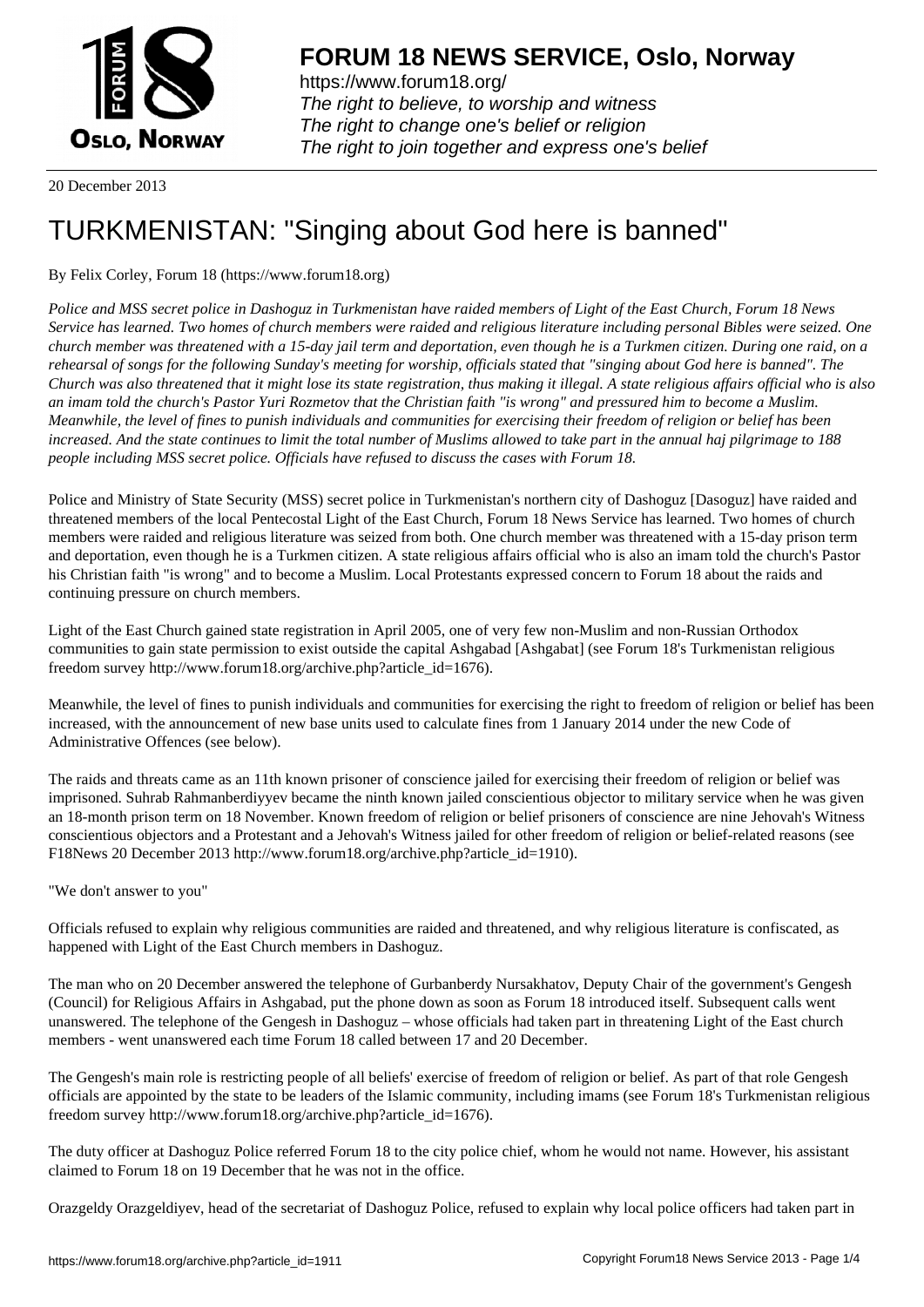#### First raid

On the afternoon of 12 November, Light of the East Church member Ilkham Saidov was summoned to the Dashoguz MSS secret police. "They insisted it was urgent," Protestants complained to Forum 18. Once there, he was questioned by MSS officers and by Hudainazar Artykov, Deputy Head of Dashoguz Region Gengesh for Religious Affairs. "They shouted at him and threatened him. They even accused him of preaching to another person 15 years ago."

After interrogation, Saidov was taken home. However, five or six police arrived to search the family home that evening at about 9 pm. They searched the home without a warrant, confiscating about 500 religious books – including Bibles in Turkmen and Uzbek. They demanded that he write a statement and threatened him with 15 days' imprisonment.

They also threatened to deport him from Turkmenistan, even though he is a Turkmen citizen. International law does not allow individuals to be deported from their own country.

Over the next days, Saidov tried to get his literature back and officials promised it would be returned. However, he was again summoned to the MSS secret police several days later, where Artykov was present once more. Saidov was told his religious books would not be returned. He was threatened with a beating and having his government supply of free electricity and salt – which everyone in Turkmenistan gets - cut off.

Second raid, "singing about God here is banned"

Later in November Dashoguz police raided another private home of a family which belongs to Light of the East Church. Ashgabad-based human rights defender Natalya Shabunts, in an article published in the exile Chronicles of Turkmenistan news website on 5 December, condemned the raid as "illegal".

At mid-morning on 21 November, four men burst into the home of church member Mahmud Ovezov without permission or a search warrant. Several church members, including the Pastor Yuri Rozmetov, had gathered to rehearse music they were due to sing at their next meeting for Sunday worship on 24 November.

"Without identifying themselves and without showing any documents, the intruders began to ask the home owner and his guests on what basis they had gathered," Shabunts noted. When the church members responded that they had gathered not for a prayer meeting but to practice songs in which they "praise God", the plain-clothed men told them: "Singing about God here is banned."

Church members recognised one of the intruders as Tirkish Goshaevich from the local Hyakimlik (administration). However, the others repeatedly refused to identify themselves, saying only that they were employees of the "law-enforcement agencies".

Without drawing up any documents, the intruders seized the hymn books church members were using for their rehearsal, human rights defender Shabunts stated. The officials also ordered the church members to come with them, though they would not say where they were going.

"You should believe correctly"

Officers took the church members in an unmarked car to the Gengesh of Dashoguz Regional Hyakimlik. Pastor Rozmetov was taken to a Gengesh official who identified himself as an imam, though he would not give his name nor identify the mosque where he serves.

In each of Turkmenistan's Regions, the Gengesh is headed by the regional Imam, who is himself appointed and removed by the state (see eg. F18News 13 October 2009 http://www.forum18.org/Archive.php?article\_id=1361).

The state religious affairs official who is also an imam insisted to Pastor Rozmetov that "the Christian religion is wrong", "it is not a religion but a myth", "for centuries the fact that Christ had a wife Mary has been suppressed", and "you should believe correctly and go to the mosque".

Hyakimlik officials had prepared statements on a computer and printed them out for church members to sign, human rights defender Shabunts stated. The statements were in Turkmen, which the church members do not understand or do not understand well. Church members signed the statements under pressure.

Officials threatened the church members that if "more than two" of them gather anywhere apart from the legal address of the church in its registration documents, their state registration will be cancelled and the private homes of Pastor Rozmetov and the Ovezov family will be seized.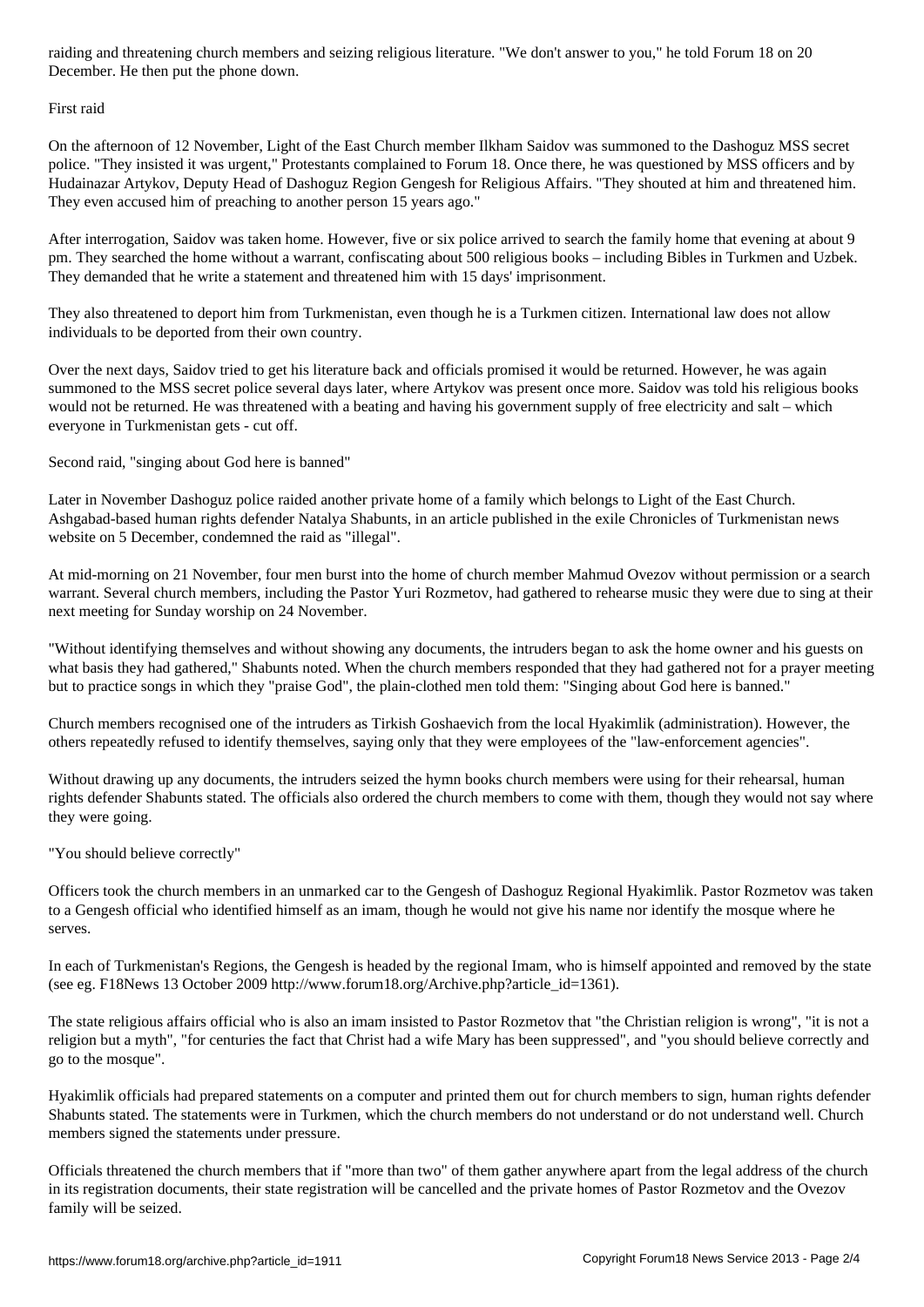All unregistered religious activity is, against human rights obligations, illegal in Turkmenistan (see Forum 18's Turkmenistan religious freedom survey http://www.forum18.org/archive.php?article\_id=1676).

## More threats, personal Bibles confiscated

At 2 pm, the church members were freed, apart from Ovezov. Two officers took him back to his flat, where three women who had been left were pressured to sign pre-prepared statements. When they refused, officers threatened to take them as well to "take statements".

All those still present – including Ovezov's two sons, one aged ten, the other aged five – were put up against the wall and photographed.

The officers then demanded that the family hand over religious literature "voluntarily" if they did not want it to be found in a search, human rights defender Shabunts stated. Officers took three personal Russian-language Bibles without giving any confiscation record, against published Turkmen law.

## Instruction on unregistered religious meetings

On 3 December, Pastor Rozmetov received an anonymous call demanding that those who had been detained on 21 November come to the Regional Justice Department. An official who identified herself only as Maral told them that an instruction had arrived from the Justice Ministry to deal with unregistered religious meetings. She noted that the Turkmen-language statements they had signed declared that they had taken part not in a rehearsal but in a religious meeting.

The church members angrily responded that this was not what had happened and complained about the police and Hyakimlik officials' behaviour. "Where is your evidence?" Maral asked them. The church members were then required to write new statements, this time in Russian and written by themselves.

The church members were again warned strictly that if they meet away from the church's legally-registered address, registration will be stripped from the church. "Now members of Light of the East Church are very worried by the authorities' actions and fear that any family celebration could be an interpreted as an illegal religious meeting," Shabunts noted.

No one at the Justice Ministry was prepared to tell Forum 18 on 18 December whether it had issued an instruction to local Justice Departments to take action against unregistered religious meetings.

Even though it has registration and so state permission to exist, unlike many other churches including in Dashoguz, Light of the East Church has previously been targeted by state officials. In 2010 a young people's camp it organised with the also state-registered Word of Life Church in Turkmenabad (formerly Charjew) was raided. Participants – particularly ethnic Turkmens - were arrested, insulted, threatened and had personal Bibles confiscated (see F18News 3 August 2010 http://www.forum18.org/archive.php?article\_id=1474). Similarly, Pastor Rozmetov and his mother were detained and interrogated after a police raid on a birthday party (see F18News 1 February 2010 http://www.forum18.org/archive.php?article\_id=1401).

#### New fines set

Meanwhile, new punishments for exercising the right to freedom of religion or belief under the new Code of Administrative Offences have now been set. The new Code – approved on 29 August - comes into force on 1 January 2014 (see F18News 17 September 2013 http://www.forum18.org/archive.php?article\_id=1877).

President Berdymukhamedov signed a decree on 29 November confirming the Cabinet of Ministers' decision to set the base unit for fines from 1 January 2014 at 100 Manats (about 215 Norwegian Kroner, 25 Euros, or 35 US Dollars). The decree was published the same day in official newspapers.

The base unit for fines is currently 300 Manats, a figure set in 2010. Fines in recent years to punish people for exercising the right to freedom of religion or belief have generally been 750 Manats, as was given to a Baptist in Mary in July in punishment for holding a church children's summer camp (see F18News 29 August 2013 http://www.forum18.org/archive.php?article\_id=1869).

The new Article 76, Part 1 punishes "violation of the procedure established by law for conducted religious rites and rituals, the carrying out of charitable or other activity, as well as the production, import, export and distribution of literature and other materials of religious content and objects of religious significance" with a fine on individuals of 1 to 2 base units, on officials of 2 to 5 base units and on legal organisations of 5 to 10 base units.

Fines for first "offences" for individuals will thus be between 100 and 200 Manats (about 215 to 430 Norwegian Kroner, 25 to 50 Euros, or 35 to 70 US Dollars). Fines on organisations will be 500 to 1,000 Manats (about 1,000 to 2,000 Norwegian Kroner, 130 to